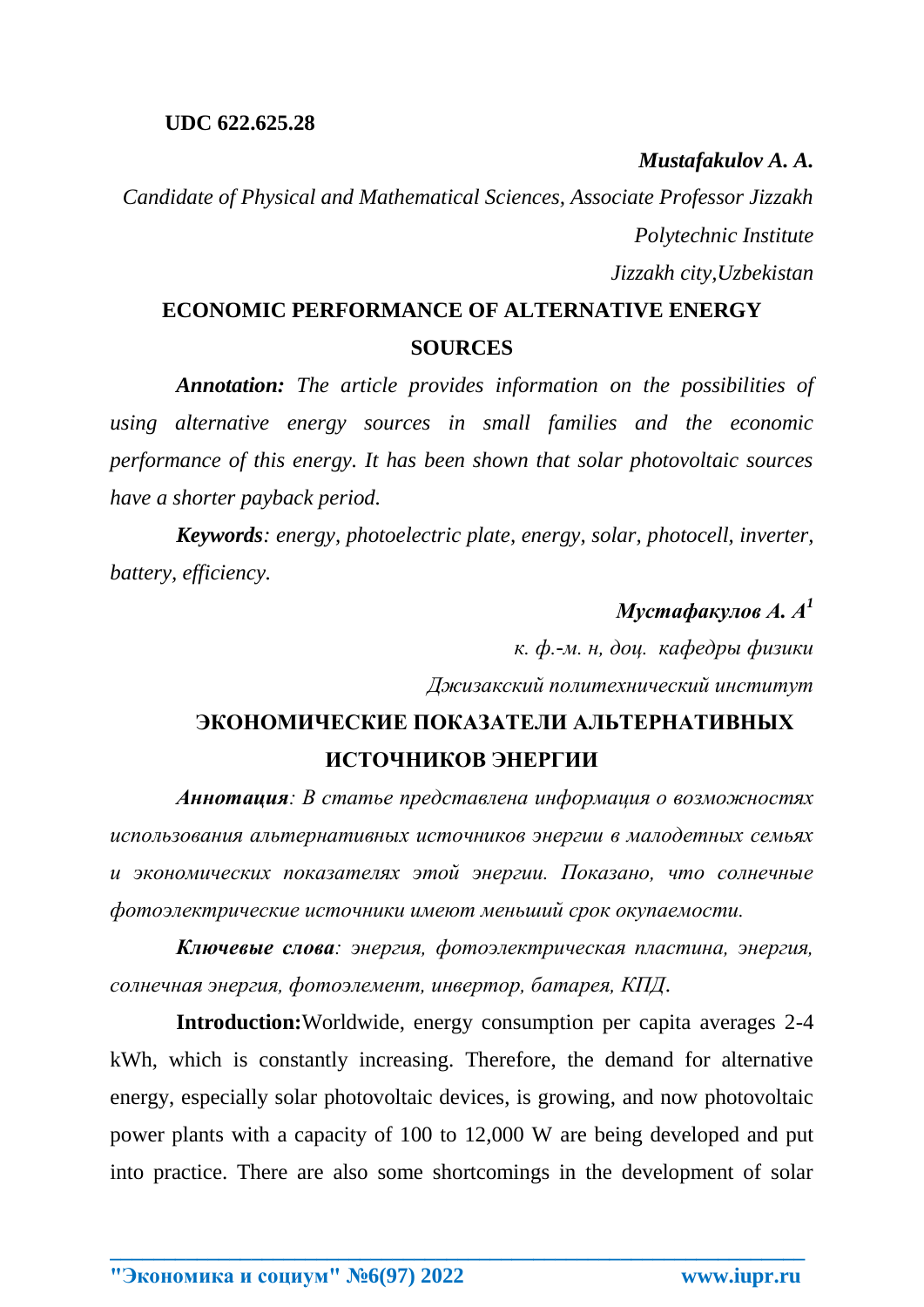power plants, such as the inability of photovoltaic cells to convert sunlight to electricity, the high cost of photocells, the variability of the angle of solar radiation on the surface of photoelectric plates. In determining the efficiency of photovoltaic sources, it is necessary to calculate these economic indicators. This article analyzes the description of the main components of a photovoltaic source for a particular home and the economic performance of its use.

Solar photovoltaic devices consist of the following main parts :



FEP photoelectric plate; CB-control block; RB-rechargeable battery; Iinverter.

The control unit controls the voltage connected to the load and the battery. FEP is a photoelectric plate that converts light energy into electrical energy, which is now made of silicon crystal and polycrystalline based plates. The inverter amplifies the constant voltage generated at the FEP and converts it to an alternating voltage (220 V, 50 Hz) .

The BA-battery accumulates the voltage generated in the FEP and serves to provide uninterrupted power to the consumer in the absence of light. The service life of photoelectric plates is on average 30 years. During this period, the inverter is replaced 1 time and the batteries 5 timesIf the average power consumption for an apartment of 6 people is assumed to be 2 kW, this power can be provided by photovoltaic panels in sufficient quantities. This loading capacity serves to power everyday electrical appliances such as lowpower energy-saving lighting lamps, refrigerators, televisions, and low-power washing machines. The average solar radiation (radiation intensity) in our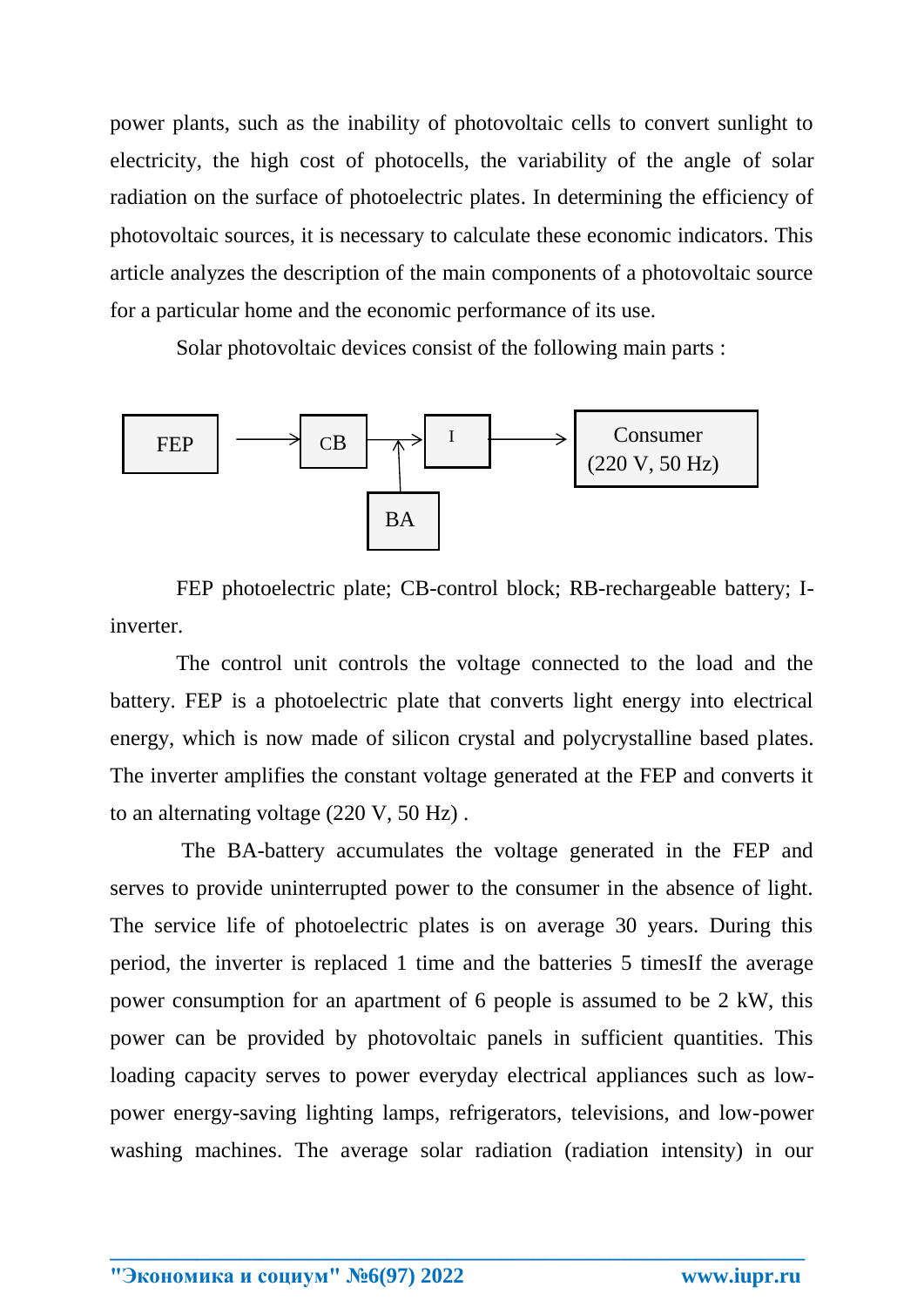country is 1 kW /  $m^2$ . The efficiency of modern photoelectric plates is 15%, and a photoelectric plate with a surface of 1  $m^2$  can produce 150 watts of electricity. There should be a surface of a photoelectric plate to generate the 2 kW power required for a small family

$$
S=2000/150=14
$$
 m<sup>2</sup>

The combined cost of a 2 kW photovoltaic plate with components is calculated by Mir Solar as follows:

$$
K_c = 2 \times 9.0 = 18.0
$$
 mln. sum.

Electricity generated in a photoelectric plate in a yearis defined as

$$
W = K_{\rm A} P_M T_{\rm bl}
$$

It is defined as the amount of electricity generated in a photoelectric plate within a year. In this case,  $K_{lc} = 0.5 \div 0.7$  the coefficient is the loss correction, which takes into account the change in the angle of incidence of heat and light in the solar cell during the day;  $P_M$  – maximum power of the photoelectric plate;  $T_s$  – hours of sunny days (1 year) [6].

In our country, the number of hours of sunshine during the year is 850- 1000 hours, the total power of the photoelectric plate is  $W = 0.7 \times 2kvt \times 1000$ hours  $= 14000$  kWh.

Nowadays, 1 kWh of electricity in our country costs 295 soums a year

 $E = 14000$  x295 = 4130000 soums.

The payback period of a photovoltaic device is determined as follows:

$$
18 \; / \; 4.13 = 4.3
$$

This means that the payback period has been reduced more than 3 times from 2000 to 2022. In subsequent years, the price of 1 kWh of electricity in separately used photovoltaic panels was 7 euros / kWh in 2004 and 5.5 euros / kWh in 2022. That is, the price of alternative electricity is declining. The price of traditional electricity across the country is rising steadily. In recent years, the price of electricity has increased by  $3 \div 5$  times.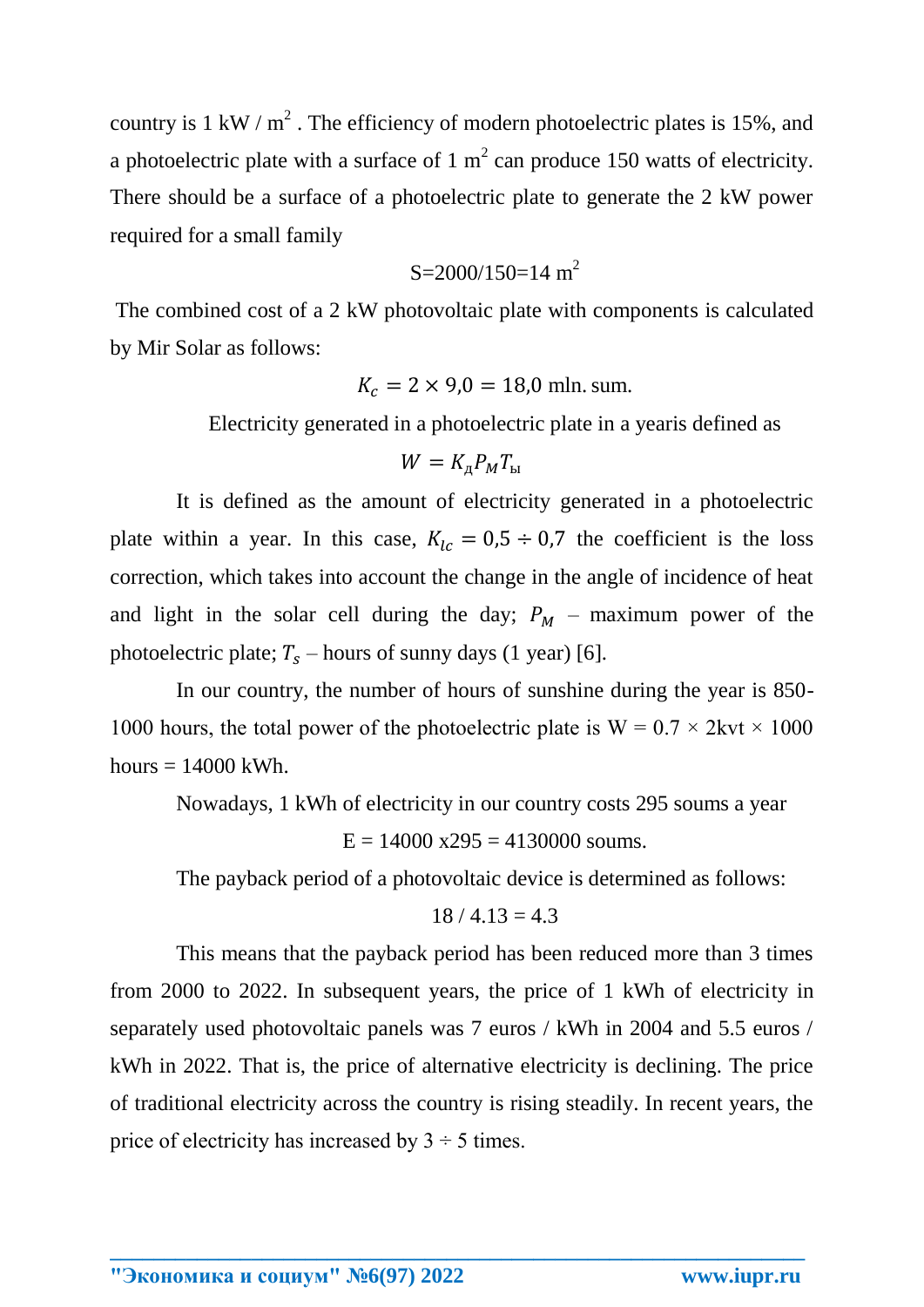**Conclusion:** From the above data, it can be seen that the self-coverage costs of solar photovoltaic panels are continuously decreasing and alternative energy sources remain economically competitive with traditional electricity sources**.**

## **References** :

- 1. Клычев Ш.И., Мухаммадиев М.М., Авезов Р.Р. и др. «Нетрадиционные- возобнавляемые источники энергии». Ташкент Изд-во «Фан ва технология»- 2010.
- 2. Мустафакулов, А. А., & Джуманов, А. (2020). Использование альтернативных источников энергии в горных районах джизакской области узбекистана. Интернаука, (41-1), 73-76.
- 3. Akhmedovich, M. A., & Fazliddin, A. (2020). Current State Of Wind Power Industry. The American Journal of Engineering and Technology, 2(09), 32-36.
- 4. Ходжаев М. «Перспективы использования возобновляемых источников энергии в приаралье». Экологический вестник № 4-5, 2011. стр. 8-14.
- 5. Мустафакулов, А. А., Муртазин, Э. Р., & угли Сафаров, А. А. (2016). Исследование возобновляемых источников энергии. Ученый XXI века, (3-1).
- 6. Кучкуров К., Панцырев А. «Солнечная энергетика Узбекистана: статус и перспективы развития». Экологический вестник. № 4-5, 2011, стр. 15-18.
- 7. Арзикулов Ф.Ф., Мустафакулов А.А. ва б."Шамол электр генератори кувватини улчовчи дастурий таъминот" талабнома раками DGU 2021. 0103. 18.01.2021.
- 8. Urinov, S., & Zohid, Q. (2020). Power Losses in Electric Machines. International Journal of Engineering and Information Systems (IJEAIS) ISSN, 87-89.